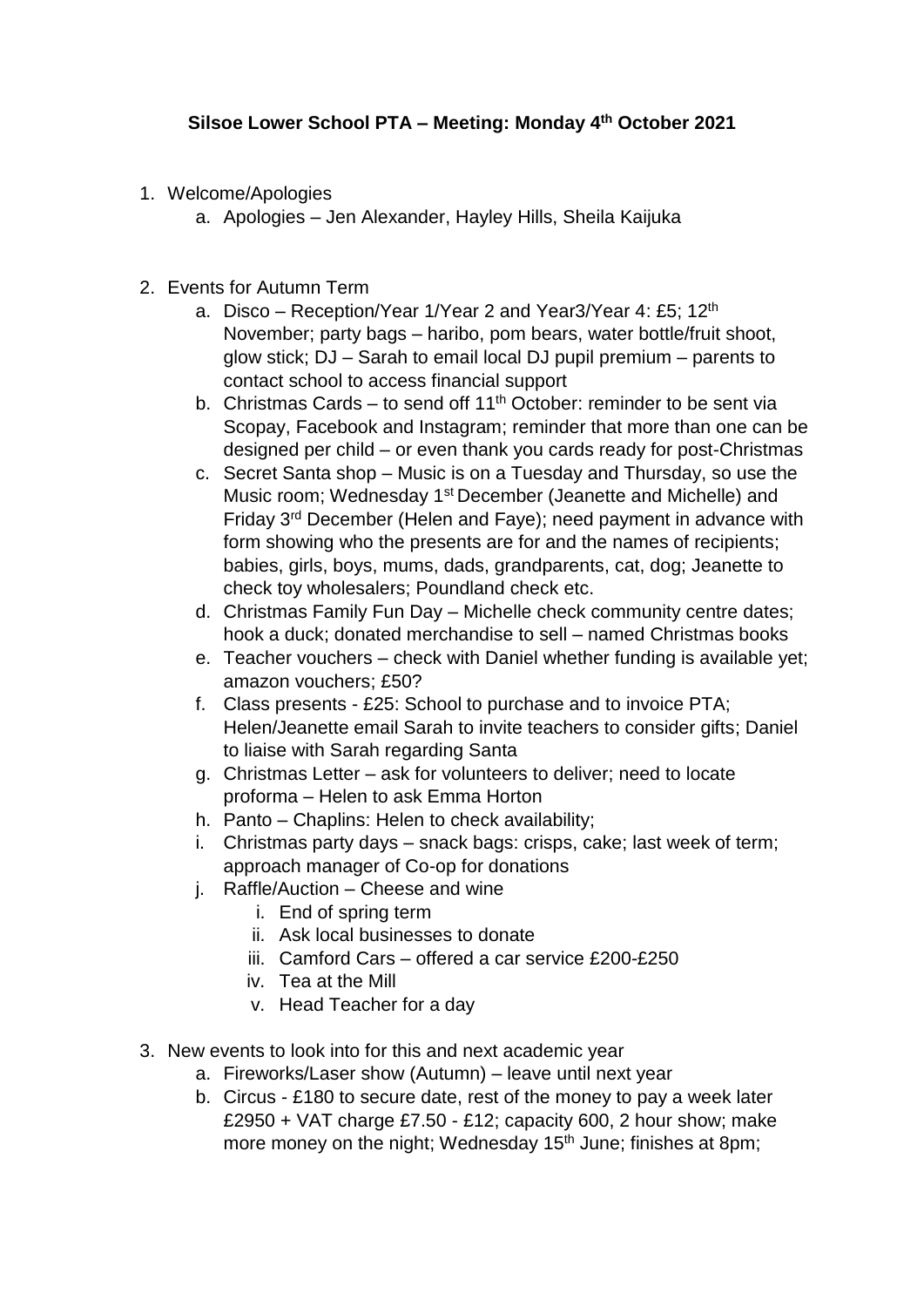children are allowed to look around in the day and have lesson plans for school; looking for a Friday date

- c. Break the rules day Summer term: rules to be broken to be decided. Last day of term spring/summer
- d. Smarties money collection tube: October half term; Holland and Barrett have dairy free version; prize for class to raise the most money
- e. Santa to deliver a video message to the children Daniel to arrange: Christmas Eve
- f. Summer ball and auction; Paul Meads Jeanette to follow up regarding marquee; follow up with Village Hall
- g. Car wash
- 4. Roles taken up:
	- a. Treasurer
		- i. Rebecca Massey: stepping down
		- ii. Daniel Oliver happy to take on the role:
			- 1. Helen Radford proposed
			- 2. Jeanette Manrique seconded.
	- b. Event Co-ordinator Hayley Hills
	- c. Graphic designer Daniel Oliver: website
	- d. Communications support Hayley Hills: Instagram
	- e. Co-opted members Sarah Vaughton, Faye Bloxham, Jen Alexander
- 5. PTA PTFA/Friends of Silsoe Lower School
	- a. Rebrand
	- b. Address safeguarding concerns no one will be left with a child if not DBS checked
		- i. Look into visitor lanyards
		- ii. Committee members to be DBS checked
- 6. Zoom
	- a. support will be given to IT to facilitate
- 7. Finances
	- a. Looking into card services approx. 1.6% per transaction
	- b. Daniel and Jeanette to be signatories
	- c. Daniel gave a full review of finances for the last two financial years
	- d. Payments agreed in principal by Treasurer:
		- i. Money to Adventure Trail from the Co-op Led by S. Boyle
		- ii. Panto led by Helen
		- iii. Circus deposit led by Faye Jeanette as contact
		- iv. Smarties Sarah Helen as contact